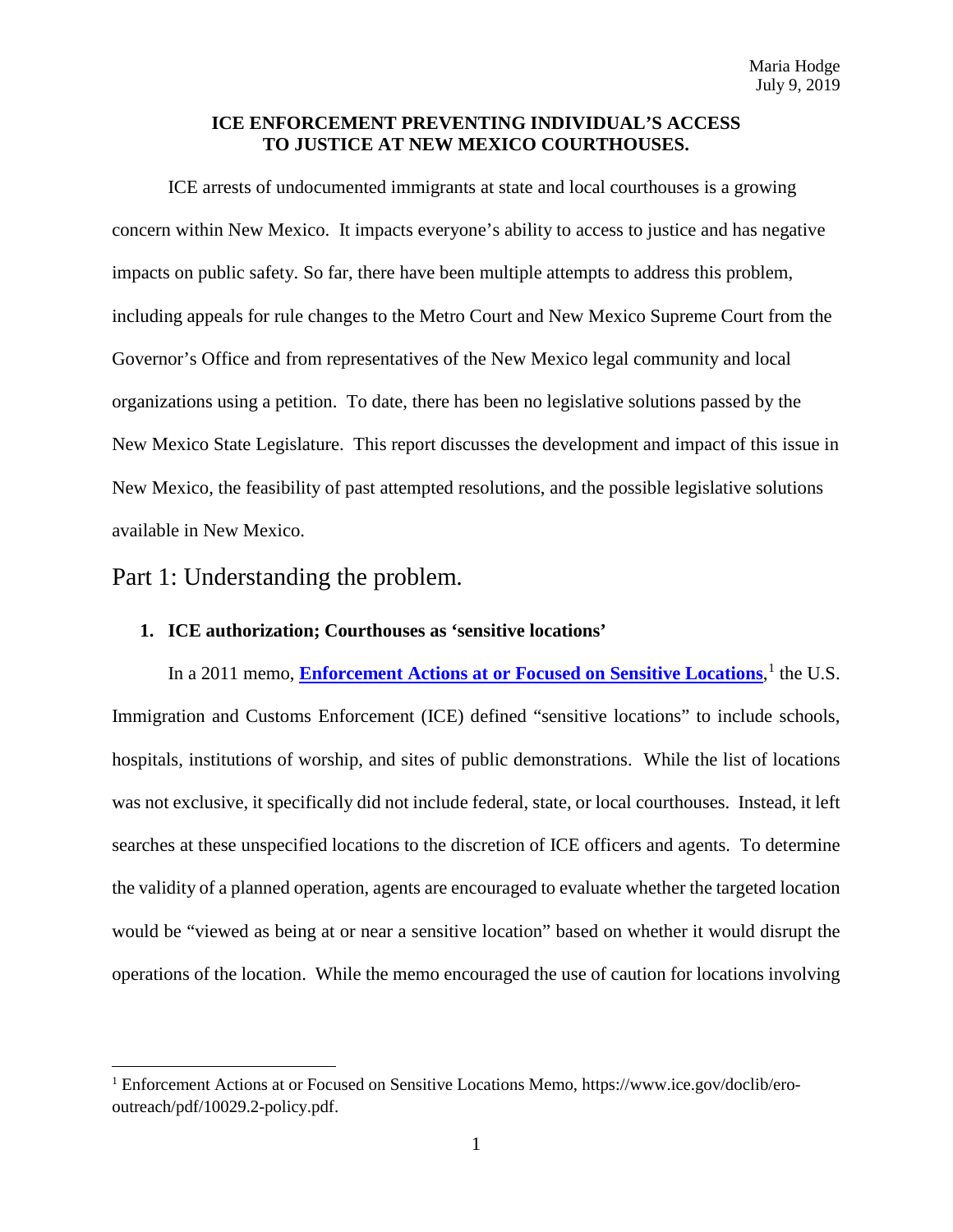"victims of crime or abuse", the memo failed to specify if that term referred to individuals accessing the criminal justice system through a court appearance.

On March 14, 2017, ICE released a second memo, **[ICE Sensitive Locations Policy](https://www.ice.gov/doclib/sevis/pdf/bcm1703-05.pdf)**, [2](#page-1-0) indicating that the sensitive location policy was still in effect, however there was still no specific mention of courthouses as a sensitive location. It was not until January 10, 2018 that this was addressed in a separate clarifying memo, **[Civil Immigration Enforcement Actions Inside](https://www.ice.gov/sites/default/files/documents/Document/2018/ciEnforcementActionsCourthouses.pdf)  [Courthouses](https://www.ice.gov/sites/default/files/documents/Document/2018/ciEnforcementActionsCourthouses.pdf)**, [3](#page-1-1) which specifically discussed conducting operations inside or near federal, state, and local courthouses, but failed to designate them as sensitive locations. Instead, the 2018 memo justified ICE's enforcement activities inside courthouses as "wholly consistent with longstanding law enforcement practices" and necessitated by lack of cooperation between ICE and certain unspecified jurisdictions. The memo then described the official ICE policy for *civil* immigration enforcement within or near courthouses. Unless the individuals pose a threat to public safety or interfere with ICE enforcement actions, ICE will not pursue enforcement action. However, "[t]his policy does not apply to *criminal* immigration enforcement actions inside courthouses, nor does it *prohibit* civil immigration enforcement actions inside courthouses." (emphasis added). The memo applies different standard for enforcement and appears to do little to curtail ICE at courthouses beyond merely encouraging caution for the officers.

#### **2. ICE Authorization under VAWA**

l

The 2011 ICE memo recognized specific protections for undocumented female immigrants seeking protections under the Federal Violence Against Women Act (VAWA), citing a prior memo published on January 22, 2007, titled [Interim Guidance Relating to Officer Procedure Following](https://www.ice.gov/doclib/foia/prosecutorial-discretion/vawa2005.pdf) 

<span id="page-1-1"></span><span id="page-1-0"></span><sup>&</sup>lt;sup>2</sup> ICE Sensitive Locations Policy Memo, https://www.ice.gov/doclib/sevis/pdf/bcm1703-05.pdf. <sup>3</sup>Civil Immigration Enforcement Actions Inside Courthouses Memo, https://www.ice.gov/sites/ default/files/documents/Document/2018/ciEnforcementActionsCourthouses.pdf.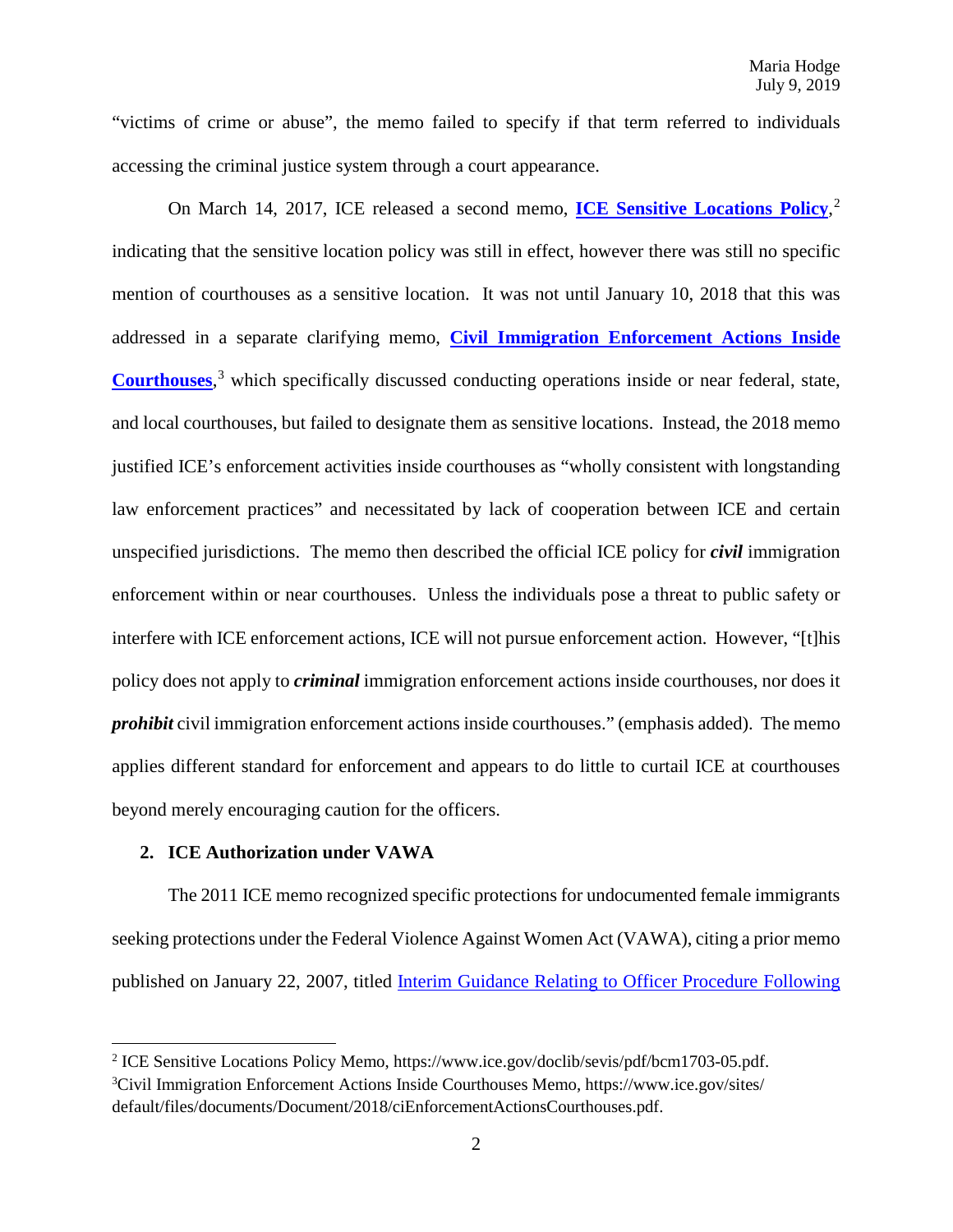[Enactment of VAWA 2005.](https://www.ice.gov/doclib/foia/prosecutorial-discretion/vawa2005.pdf) The 2007 memo "prevents ICE employees from making an adverse determination of admissibility or deportability of an alien using information furnished *solely* by certain people associated with the battery or extreme cruelty, such as the abuser or a member of the abuser's family living in the same household as the victim."<sup>[4](#page-2-0)</sup> It also requires the completion of a certificate of compliance for enforcement actions occurring at several locations, *including courthouses*, where the undocumented immigrant would be appearing cases related to their self-petition<sup>[5](#page-2-1)</sup>.

VAWA, originally enacted in 1994, protects female undocumented immigrants experiencing domestic violence or human trafficking by providing access to U and T visas<sup>[6](#page-2-2)</sup>, which are available through the self-petition process. To be *eligible for self-petition*,<sup>[7](#page-2-3)</sup> you must be a victim of domestic violence or a similar crime committed by a US citizen or Lawful Permanent Resident. You must also be of "good moral character", and adequately demonstrate a relationship to the abuser, in addition to other factors. While VAWA provides needed path to citizenship for certain vulnerable immigrants, it does not protect those merely reporting the crime, appearing in court as a witness, or victims whose abusers were also undocumented immigrants.

In recent years, VAWA has struggled to maintain authorization in an increasingly partisan Congress. Just as further action is needed from Congress to implement comprehensive immigration reform, VAWA also requires reauthorization in order to maintain courthouse protections for these vulnerable immigrants. As of February 15, 2019, VAWA has expired and is currently awaiting reauthorization in the Senate.

l

<span id="page-2-0"></span><sup>4</sup> See 8 U.S. Code § 1367. Penalties for disclosure of information.

<span id="page-2-1"></span><sup>5</sup> 8 U.S. Code § 1229(e). Initiation of removal proceedings.

<span id="page-2-2"></span><sup>6</sup> T visas are available to immigrant victims of "severe forms of trafficking". U visas are available to immigrant victims of "substantial physical or mental abuse" as a result of the crime.

<span id="page-2-3"></span><sup>7</sup> Violence Against Women Act (VAWA) Provides Protections for Immigrant Women and Victims of Crime;<https://www.americanimmigrationcouncil.org/sites/default/files/research/vawa.pdf>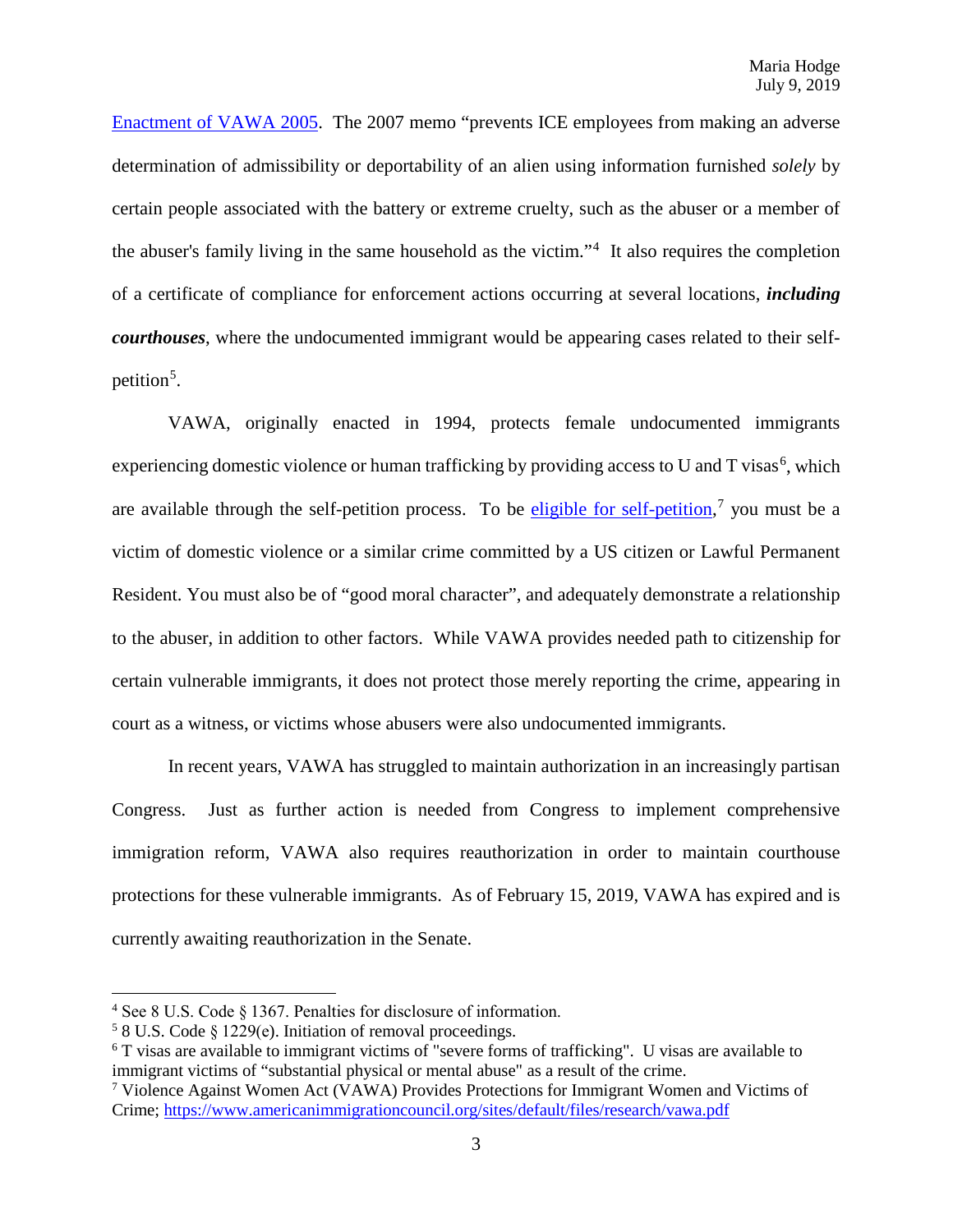### **3. Results of ICE Policy**

l

The presence of ICE officers and agents at courthouses has had a chilling effect on undocumented immigrants' ability to access justice. In a 2018 report by the ACLU, **[Freezing Out](https://www.aclu.org/sites/default/files/field_document/rep18-icecourthouse-combined-rel01.pdf)  [Justice](https://www.aclu.org/sites/default/files/field_document/rep18-icecourthouse-combined-rel01.pdf)**, [8](#page-3-0) a survey of police officers showed that from 2016 to 2017 there was a 22 percent increase in reports that immigrant populations were less likely to make police reports and a 20 percent increase in reports that survivors were less likely to help with post-crime scene investigations.

This correlates with increased arrests and detentions by ICE agents at state and local courthouses across the country. In New York alone, the Immigration [Defense Project](https://www.immigrantdefenseproject.org/)<sup>[9](#page-3-1)</sup> reported a significant  $1,200$  [percent increase](https://www.immigrantdefenseproject.org/wp-content/uploads/ICE-Courthouse-Arrests-Stats-Trends-2017-Press-Release-FINAL.pdf)<sup>[10](#page-3-2)</sup> in arrests and attempted arrests by ICE agents at courthouses from 2016 to 2017. This upward trend is reflected across the country, with a 37.6 percent increase<sup>[11](#page-3-3)</sup> in arrests made by ICE on civil immigration charges from January 24 to April 30, 2017, compared to the similar period in the prior year.

The increase in ICE arrests at courthouses nationally has led to an erosion of trust between victims of crime and police departments and prosecutors. Specifically, it has had a negative impact on the effective investigation domestic violence, human trafficking, and sexual assault<sup>[12](#page-3-4)</sup>. These crimes rely on victims and witnesses to report the crime to police to initiate further investigation, however many fail to report due to fears that they may be deported as a result.

<span id="page-3-1"></span><sup>9</sup> Immigrant Defense Fund Website;<https://www.immigrantdefenseproject.org/> <sup>10</sup> IDP Unveils New Statistics & Trends Detailing Statewide ICE Courthouse

<span id="page-3-0"></span><sup>8</sup> Freezing Out Justice ACLU Report; [https://www.aclu.org/sites/default/files/field\\_document/rep18](https://www.aclu.org/sites/default/files/field_document/rep18-icecourthouse-combined-rel01.pdf) [icecourthouse-combined-rel01.pdf](https://www.aclu.org/sites/default/files/field_document/rep18-icecourthouse-combined-rel01.pdf)

<span id="page-3-2"></span>Arrests in 2017; [https://www.immigrantdefenseproject.org/wp-content/uploads/ICE-Courthouse-Arrests-](https://www.immigrantdefenseproject.org/wp-content/uploads/ICE-Courthouse-Arrests-Stats-Trends-2017-Press-Release-FINAL.pdf)[Stats-Trends-2017-Press-Release-FINAL.pdf](https://www.immigrantdefenseproject.org/wp-content/uploads/ICE-Courthouse-Arrests-Stats-Trends-2017-Press-Release-FINAL.pdf)

<span id="page-3-3"></span><sup>&</sup>lt;sup>11</sup> ICE ERO immigration arrests climb nearly 40% <https://www.ice.gov/features/100-days>

<span id="page-3-4"></span><sup>&</sup>lt;sup>12</sup> Freezing Out Justice ACLU Report; [https://www.aclu.org/sites/default/files/field\\_document/rep18](https://www.aclu.org/sites/default/files/field_document/rep18-icecourthouse-combined-rel01.pdf) [icecourthouse-combined-rel01.pdf](https://www.aclu.org/sites/default/files/field_document/rep18-icecourthouse-combined-rel01.pdf)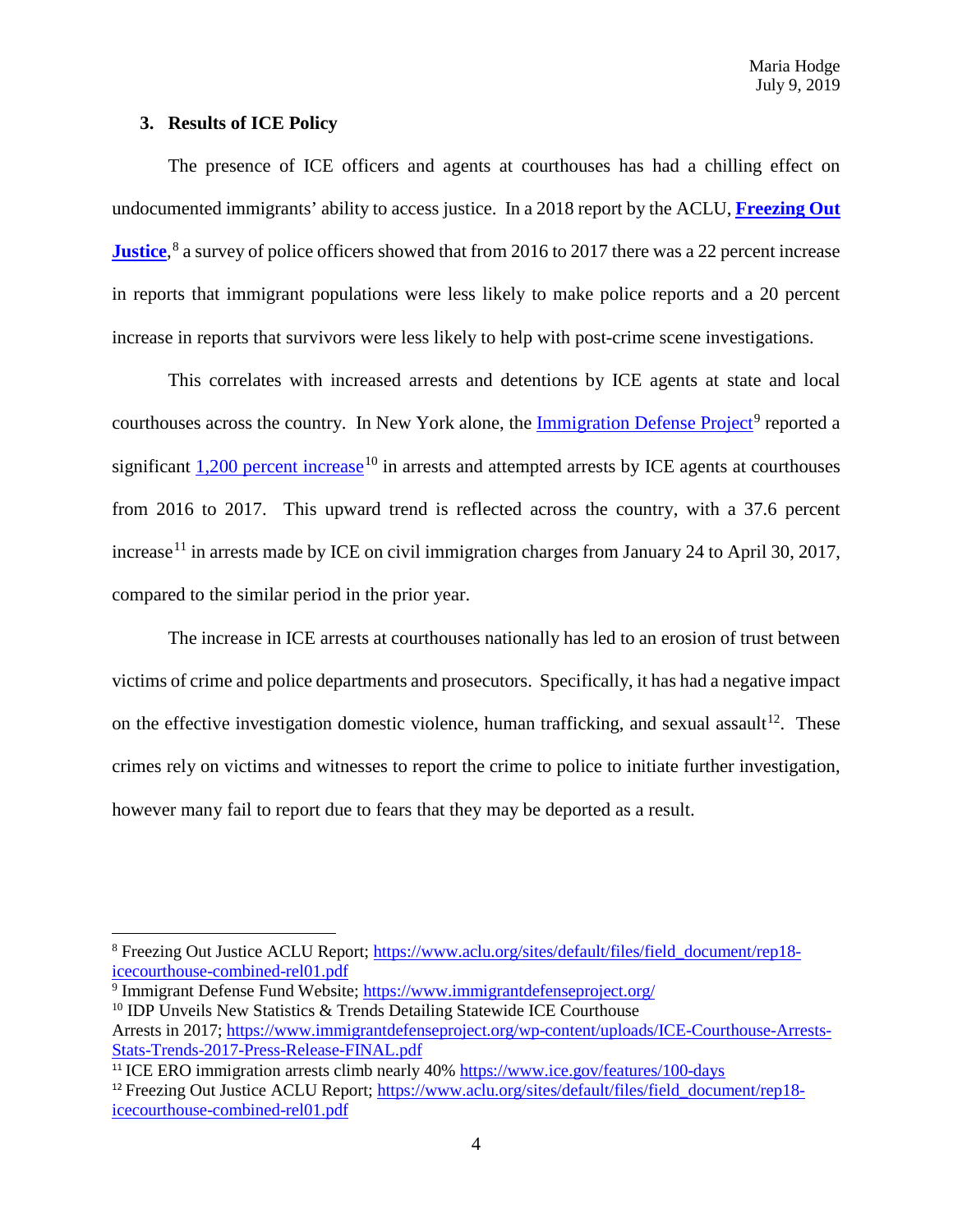# Part 2: Scope of the problem in New Mexico.

## **1. Effects of ICE Policy**

l

New Mexico has also dealt with an increase of ICE arrest and detentions occurring at state and local courthouses. Notably, the Bernalillo County Metropolitan Court ("Metro Court") in downtown Albuquerque has seen dozens of ICE arrests and detentions, as [reported by the](https://www.abqjournal.com/1318815/advocates-protest-continued-ice-arrests-at-metro-court.html)  [Albuquerque Journal](https://www.abqjournal.com/1318815/advocates-protest-continued-ice-arrests-at-metro-court.html)<sup>[13](#page-4-0)</sup> in May, 2019. In response to these arrests and detentions, there has been public outcry by numerous groups, detailed in a petition to the Supreme Court of New Mexico<sup>[14](#page-4-1)</sup>, sent on August 29, 2018. The petition was signed by nearly 250 New Mexico attorneys and by representatives from sixty-one legal associations and community organizations<sup>15</sup>. It advocated for a rule change which would require arrests made in or near courthouses to use judicial warrants instead of administrative warrants. Judicial warrants require a higher burden of proof and an additional authorization that could prevent the arrests from taking place at courthouses. The petition also requested a rule allowing courts to issue writs of protection for individuals fearing deportation during a court appearance. The Supreme Court of New Mexico responded to the petition with a letter dated April 18, 2019, which rejected the request. The Court "determined that public access to New Mexico courts is being provided as required by law and there will not be an adoption of new statewide rules".

The Governor's Office has also responded this issue. In support of reducing ICE arrests at courthouses, Governor Lujan Grisham directed her General Counsel to submit a [letter to Chief](https://www.kob.com/kobtvimages/repository/cs/files/Gov_Engel_Letter.pdf) 

<span id="page-4-0"></span><sup>13</sup> Elise Kaplan, *Migrant Advocates Say ICE Arrests Continue At Court*, Albuquerque Journal, May 21, 2019, https://www.abqjournal.com/1318815/advocates-protest-continued-ice-arrests-at-metro-court.html.<br><sup>14</sup> Petition For Adoption Of New Rules, (August, 2018) https://www.aclu-

<span id="page-4-1"></span>[nm.org/sites/default/files/field\\_documents/petition\\_for\\_adoption\\_of\\_new\\_rules\\_23-116\\_23-](https://www.aclu-nm.org/sites/default/files/field_documents/petition_for_adoption_of_new_rules_23-116_23-117.signed.pdf) [117.signed.pdf](https://www.aclu-nm.org/sites/default/files/field_documents/petition_for_adoption_of_new_rules_23-116_23-117.signed.pdf)

<span id="page-4-2"></span><sup>15</sup> Elise Kaplan, *Migrant Advocates Say ICE Arrests Continue At Court*, Albuquerque Journal, May 21, 2019, https://www.abqjournal.com/1318815/advocates-protest-continued-ice-arrests-at-metro-court.html.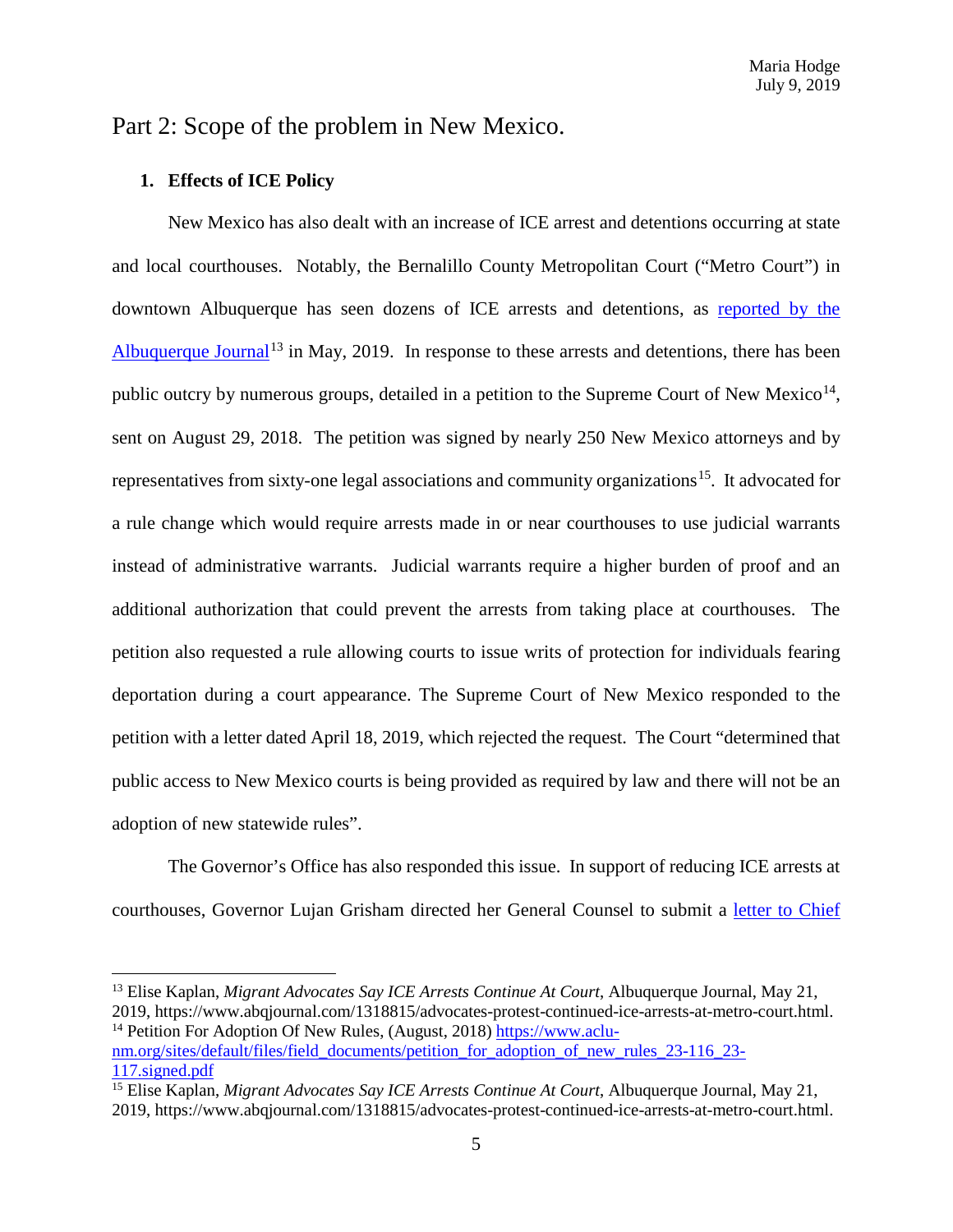[Judge Sandra Engel](https://www.kob.com/kobtvimages/repository/cs/files/Gov_Engel_Letter.pdf)<sup>[16](#page-5-0)</sup> of the Metro Court in February, 2019. The letter requested that the Metro Court adequately enforce its [Courthouse Access Policy,](https://www.kob.com/kobtvimages/repository/cs/files/Courthouse%20Access%20Policy.pdf)<sup>[17](#page-5-1)</sup> which "prohibits local, state, or federal law enforcement officers or agents from arresting, detaining, interrogating, or otherwise restricting the freedom of individuals in the [Metro Court] Courthouse". The Court Executive Officer for Metro Court responded to the Governor's letter in [a public statement](https://www.kob.com/albuquerque-news/gov-wants-ice-to-stop-detaining-people-at-metro-court/5254800/)<sup>[18](#page-5-2)</sup> which denied the request. The response stated that "The [Metro Court] is committed that courts of law should remain open and accessible to the public. As a Court, we cannot prohibit law enforcement from making arrests in our courthouse." This is supported by the Courthouse Access Policy, which allows arrests by outside Law Enforcement Officers if they present and display appropriate badges to On-Site Law Enforcement. Officers should have a valid reason for arresting the individual, such as a lawful court order, a judicial arrest warrant, or the existence of a valid and immediate public safety concern. However, there is no restrictions on the arrests that take place outside of the courthouse, The policy does state that this is where "arrests should generally occur", but these arrests can still have a negative impact on individual's ability to access justice and should be curtained if possible with additional rules or legislation.

#### **2. New Mexico Field Research**

l

Based on a discussion with a Public Defender in Albuquerque who regularly appears in the Metro Court, ICE arrests are a serious issue that presents a significant barrier to the community's ability to access justice. ICE officers and agents will often wear plain clothes with no visible badge or identification. The officers will witness court appearances of a targeted individual to establish

<span id="page-5-0"></span><sup>16</sup> *Letter from the Governor to Chief Judge Sandra Engel*, Feb. 20, 2019,

<span id="page-5-1"></span>[https://www.kob.com/kobtvimages/repository/cs/files/Gov\\_Engel\\_Letter.pdf](https://www.kob.com/kobtvimages/repository/cs/files/Gov_Engel_Letter.pdf)  $\overline{17}$  Court Access Policy;

<span id="page-5-2"></span><https://www.kob.com/kobtvimages/repository/cs/files/Courthouse%20Access%20Policy.pdf> <sup>18</sup> Brittany Costello, *Governor wants ICE to stop detaining people at Metro Court*, KOB 4, Feb. 22, 2019, <https://www.kob.com/albuquerque-news/gov-wants-ice-to-stop-detaining-people-at-metro-court/5254800/>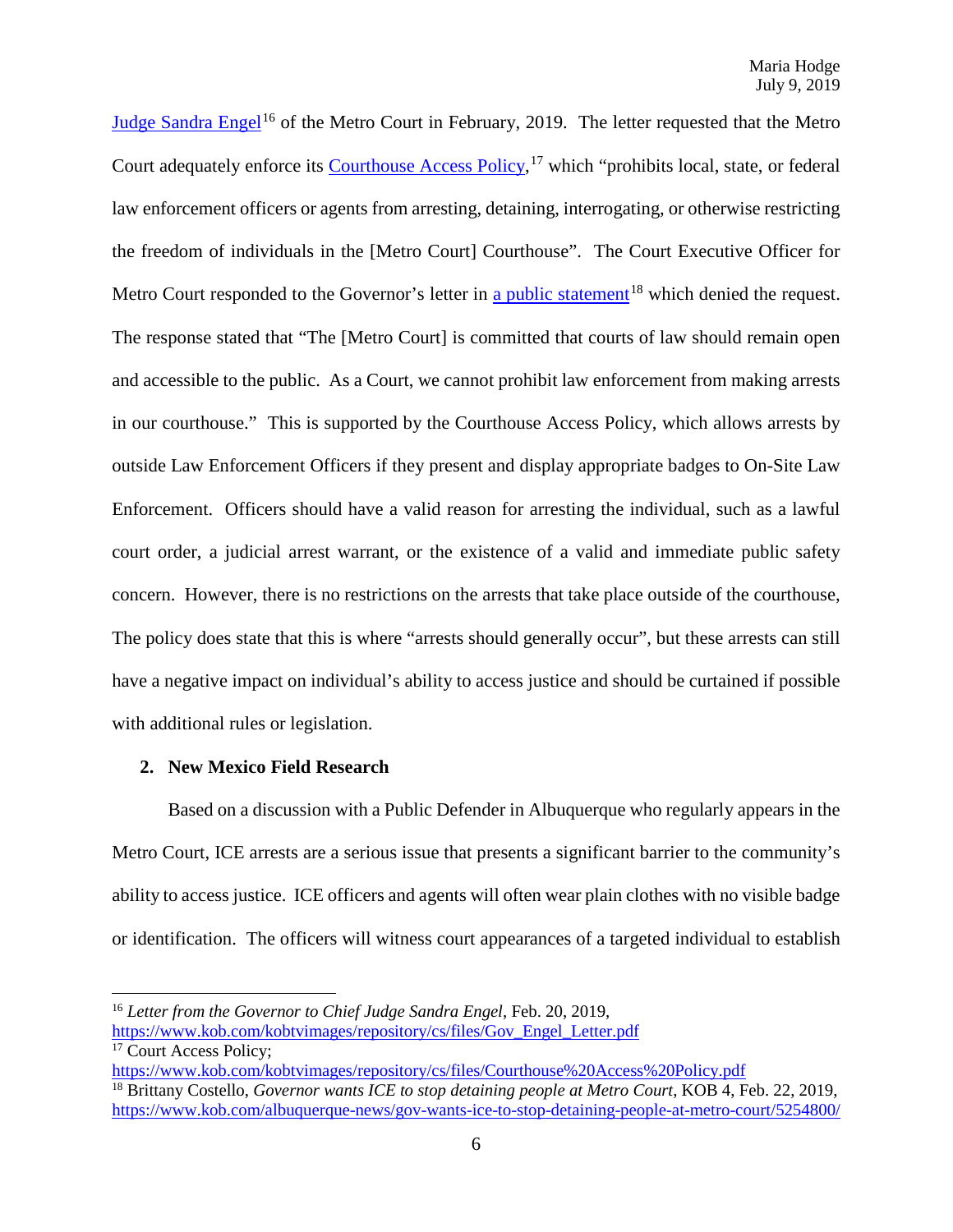probable cause, and then arrest the individual using an administrative warrant<sup>[19](#page-6-0)</sup>. The arrests can occur inside or outside the courthouse in the nearby parking lot. Arrests outside the building are increasingly frequent since they can more easily comply with the Courthouse Access Policy and reduce the public visibility of the arrest.

On the afternoon of June 11, [20](#page-6-1)19, I visited the First Judicial District State Court<sup>20</sup> in Santa Fe and asked the security at the front entrance about their experiences with ICE officers. One particular security officer said he was not aware of ICE arrests or detentions occurring at this Courthouse, however he had only worked at this location for 6 months. According to the security officer, ICE officers attempting to enter the courthouse would need to leave their weapons at the security checkpoint at the front entrance unless there was an exception, such as a public safety concern. If ICE was there to arrest or detain someone inside the courthouse, the on-site security would actually execute the arrest. The arrested individual would then be brought to the front entrance and be taken into federal custody.

Based on the low traffic at the First Judicial District Court, it seems unlikely that ICE officer would be targeting people at this location. However, ICE arrests can still occur here. If ICE officers had advanced knowledge about the person or persons arriving for a court appearance, they could likely arrest the person in a similar manner to how the arrests are conducted at the Metro Court.

On July 2, 2019, I spoke with a representative at the Administrative Office of the Courts (AOC). The clerk said that there is no consistent approach to security at the different courts.

<span id="page-6-0"></span><sup>&</sup>lt;sup>19</sup> See *The Basics On Ice Warrants And Ice Detainers*, Offices In San Francisco And Washington D.C, May 2017, https://www.ilrc.org/sites/default/files/resources/ice\_warrants\_summary.pdf.

<span id="page-6-1"></span><sup>&</sup>lt;sup>20</sup> The New Mexico First Judicial District Court consists of Santa Fe, Rio Arriba, and Los Alamos counties.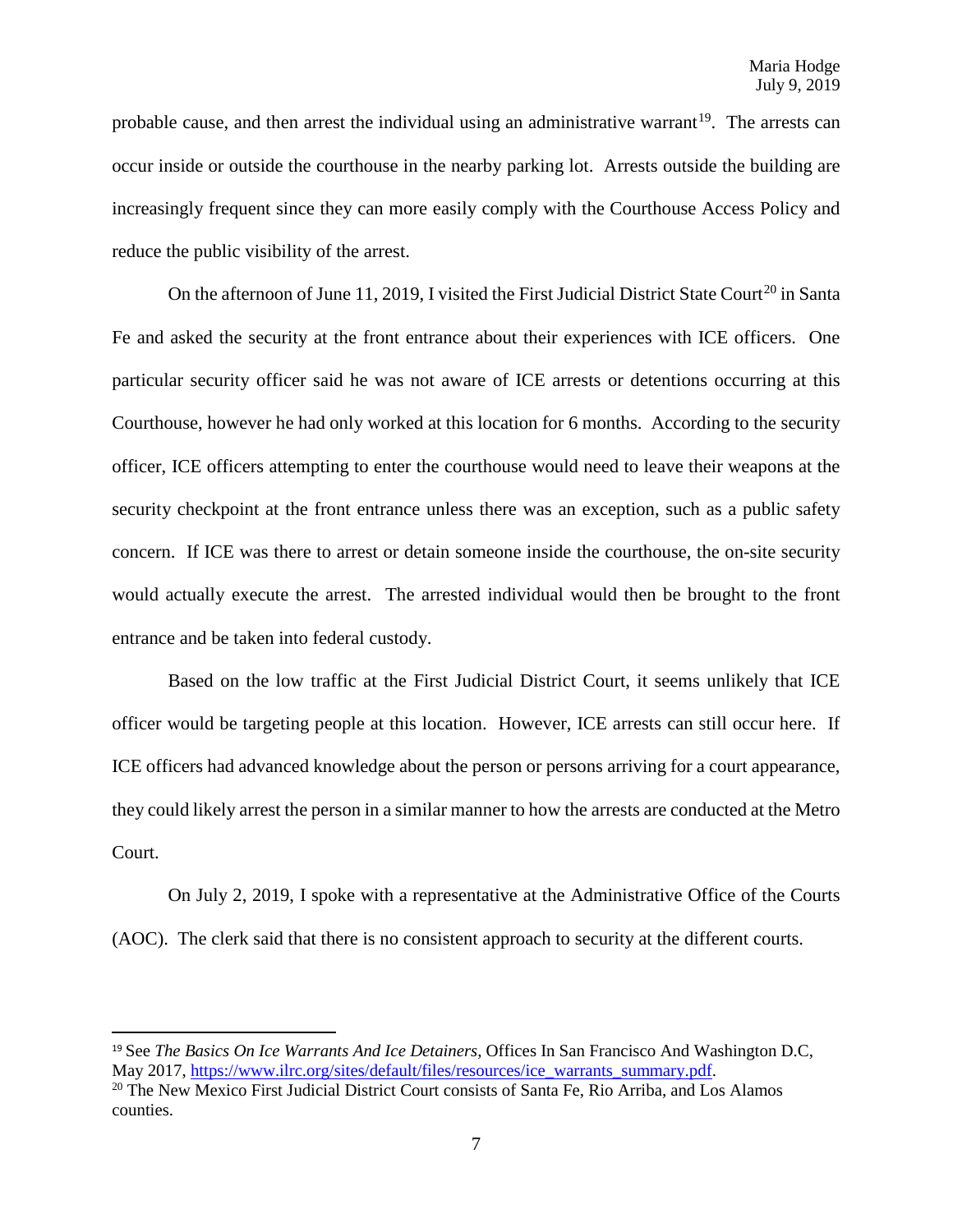This information was confirmed during my visit to the Metro Court on July  $5<sup>th</sup>$ , 2019. I spoke with to individuals, a security officer at the front entrance, and Mr. Robert Padilla, the Court Executive Officer for the Metro Court Administrative Office of the Court. The security officer indicated that ICE officers can appear at the Court without showing a badge or ID, and can enter with their equipment (weapons, etc.). The security at the front entrance cannot take any action preventing ICE from entering or from arresting an individual within the courthouse.

Mr. Padilla also confirmed this information, stating that ICE officers may enter the court both in their capacity as federal officers and generally as members of the public. Additionally, their entrance into the courthouse to enforce federal law is consistent with the Courthouse Access Policy. The Court cannot prevent ICE officers from arresting individuals; in fact, they can face legal consequences if the security or judges try to interfere with an ICE arrest. Furthermore, they do not have the resources to properly track the ICE arrests that occur on the premises or to confirm that the officers are using the proper warrant to execute the arrest.

## Part 3: Possible solutions.

l

## **1. Legislative and Executive Branch**

ICE's conduct in courthouses has impacted [courts nationally,](http://www.chicagoappleseed.org/wp-content/uploads/2018/12/List-of-Actions-Against-ICE-Courthouse-Arrests.pdf)<sup>[21](#page-7-0)</sup> as acknowledged by a letter<sup>[22](#page-7-1)</sup> sent on December 12, 2018 from 70 former judges from 23 states to the Acting U.S. ICE

<span id="page-7-0"></span><sup>21</sup> Vinita Singh, *List of Methods Used to Stop ICE Courthouse Arrests*, Chicago Appleseed, Aug. 15, 2018, http://www.chicagoappleseed.org/wp-content/uploads/2018/12/List-of-Actions-Against-ICE-Courthouse-Arrests.pdf. 22 Letter From Former Judges - Courthouse Immigration Arrests, Dec. 12, 2018,

<span id="page-7-1"></span>

https://www.scribd.com/document/395488473/Letter-From-Former-Judges-Courthouse-Immigration-Arrests;

Alanna Durkin Richer, *Ex-Judges to ICE: End Immigration Arrests at Courthouses*, AP News, Dec. 12, 2018, https://www.apnews.com/e401e85400ee44ab9dd51ace042be399.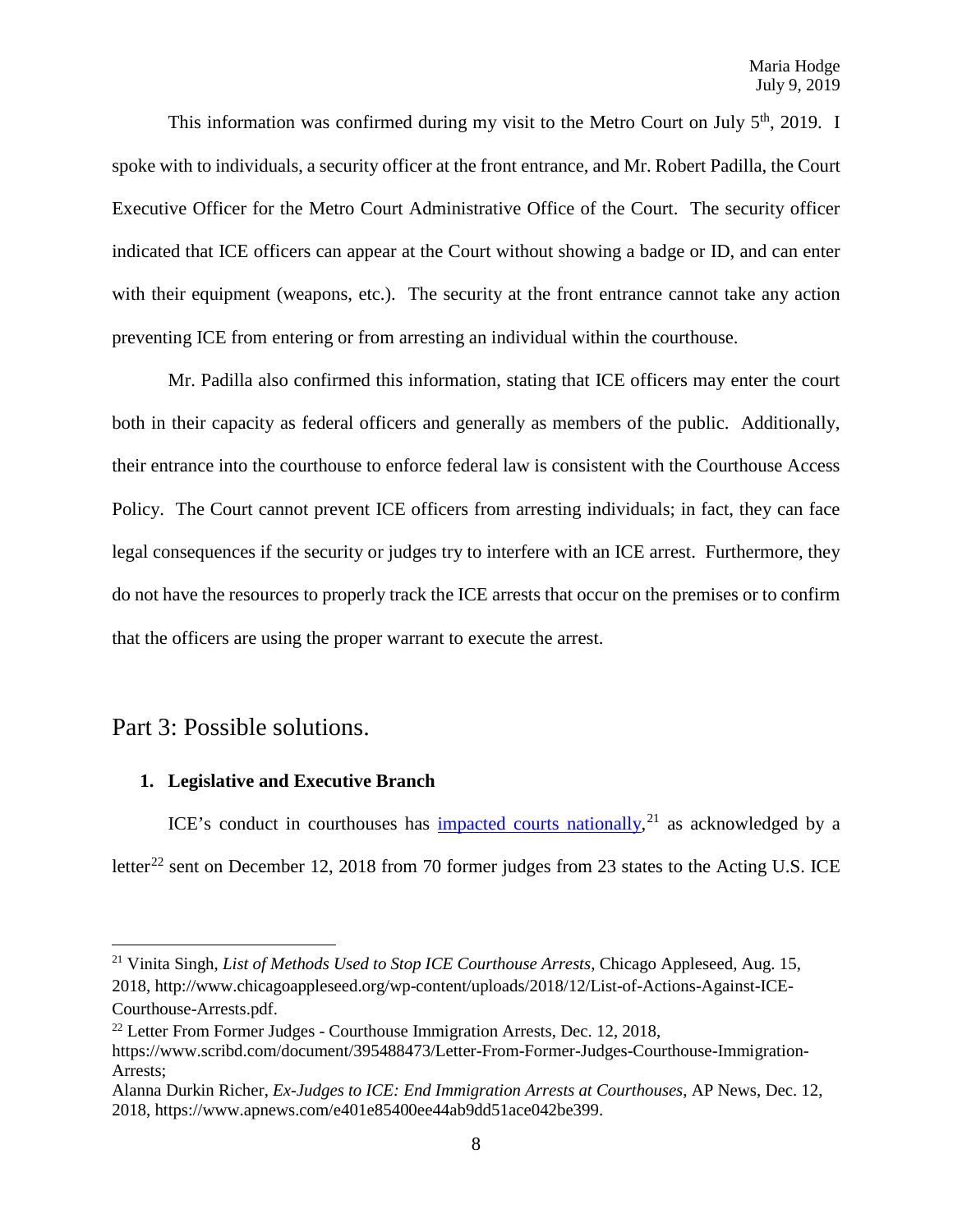Director Ronald Vitiello. States legislatures have responded to this issue with varying solutions, with some states like New York and California being most vocal and active in their opposition.

In the 2017-2018 Legislative Session, the New York State Assembly introduced [Assembly](https://legislation.nysenate.gov/pdf/bills/2017/a11013a)  [Bill A11013A,](https://legislation.nysenate.gov/pdf/bills/2017/a11013a)<sup>[23](#page-8-0)</sup> which "[e]xempts certain interested parties or people from civil arrest while going to, remaining at, or returning from the place of such court proceeding." This bill is still being considered by the New York State Senate but will likely be signed by Governor Cuomo upon passage through both houses. In the meantime, the bill has been supplemented b[y Executive Order](https://www.governor.ny.gov/sites/governor.ny.gov/files/atoms/old-files/EO_170.1.pdf)  $170^{24}$  $170^{24}$ , issued by Governor Cuomo on September 15, 2017. The Executive Order states that "civil" arrests by federal immigration authorities may only be executed within state facilities when accompanied by a judicial warrant or judicial order".

An alternative statutory solution comes from the California State Legislature. [SB-785](https://leginfo.legislature.ca.gov/faces/billNavClient.xhtml?bill_id=201720180SB785)  [Evidence: immigration status](https://leginfo.legislature.ca.gov/faces/billNavClient.xhtml?bill_id=201720180SB785)<sup>[25](#page-8-2)</sup>, enacted on May 17, 2018, which restricts the release of information about an individual's immigration status while appearing at court. This release of information is seen as a contributing factor to the occurrence of ICE arrests at courthouses. The California law states that "in civil actions for personal injury or wrongful death, evidence of a person's immigration status is *not admissible* and discovery of a person's immigration status is *not permitted.*" (emphasis added). This restriction also applies to the credibility of witnesses. It can be overridden if a "party requests an in camera hearing and the presiding judge determines that the evidence is admissible."

 $\overline{\phantom{a}}$ 

<span id="page-8-0"></span><sup>&</sup>lt;sup>23</sup> A.B. A11013A, Reg. Sess. (N.Y. 2017) https://legislation.nysenate.gov/pdf/bills/2017/a11013a.<br><sup>24</sup> Exec. Order No. 170 – State Policy Concerning Immigrant Access to State Services and Buildings

<span id="page-8-1"></span><sup>(</sup>N.Y. 2017) https://www.governor.ny.gov/sites/governor.ny.gov/files/atoms/old-files//EO\_170.1.pdf. 25 S.B. 785, Reg. Sess. (Cal. 2018)

<span id="page-8-2"></span>https://leginfo.legislature.ca.gov/faces/billNavClient.xhtml?bill\_id=201720180SB785.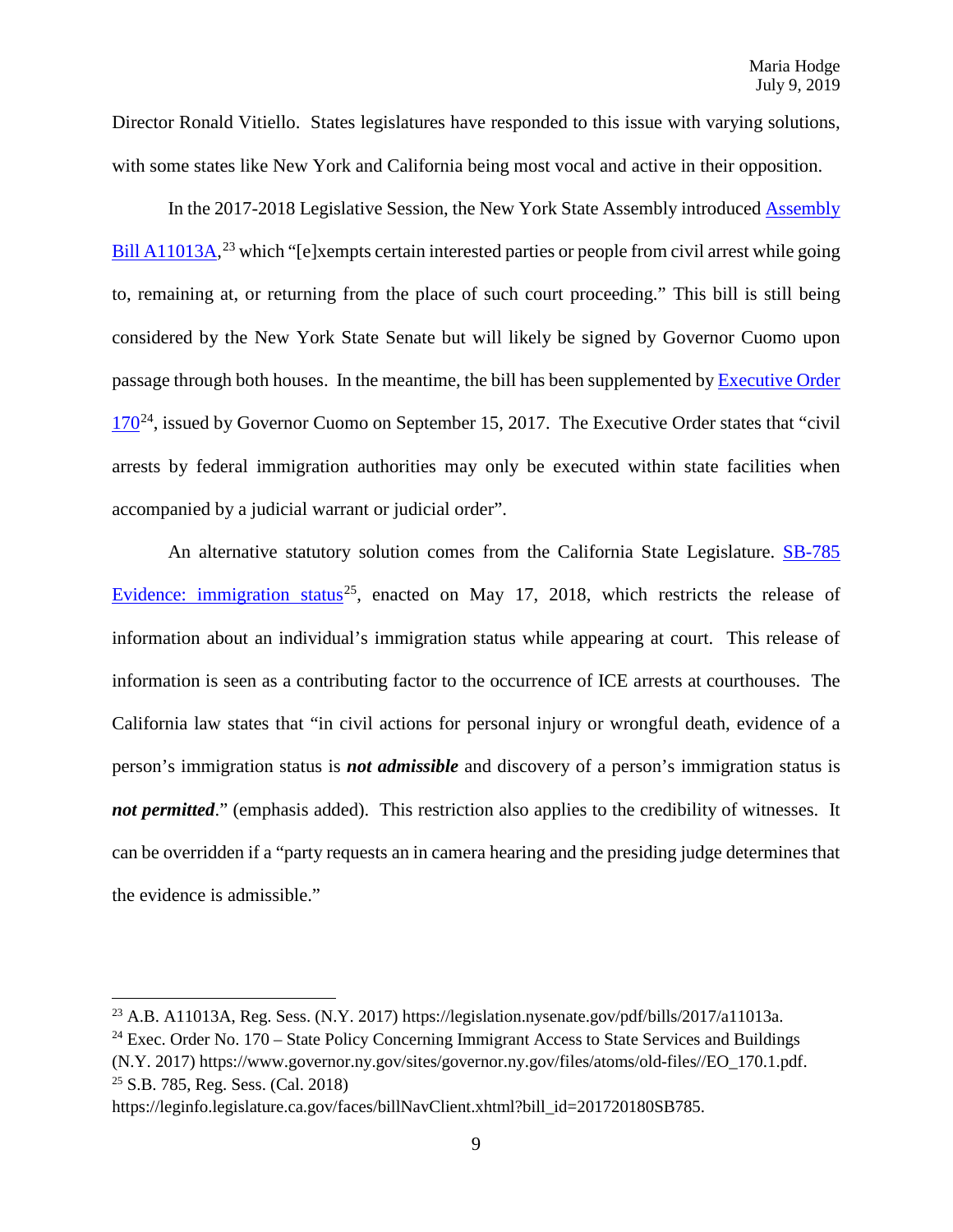This law has not faced any legal challenges in the California court system to date. It also seems consistent with the California Constitution's language regarding the rules for court administration, practice and procedure. Under Cal. Con. Art. VI, § 6(d), the Judicial Council shall "adopt rules [-], and perform other functions prescribed by statute. The rules adopted shall not be inconsistent with statute." This indicates that statutes can preempt conflicting judicial rules, but there has been no challenge of this interpretation to date.

Another recent bill introduced in California would give judicial officers the ability to "prevent activities that threaten access to courthouses, including by protecting the privilege from arrest at a courthouse." This addition to Section 43.54 to the California Civil Code, and amendment of Section 177 of the California Code of Civil Procedure is necessary to offer protections to individuals appearing in California courthouses.

#### **2. Lawsuits/Legal Challenges**

l

Other states have turned to non-legislative solutions for ICE arrests at state and local courthouses. Prosecutors in Massachusetts from the Middlesex County District Attorney Office and the Suffolk County District Attorney Office filed a [complaint](http://cdn.cnn.com/cnn/2019/images/04/29/complaint.pdf)<sup>[26](#page-9-0)</sup> in U.S. District Court for the District Of Massachusetts on April 29, 2019. The complaint challenged "the federal government's appropriation of the Massachusetts state courts to carry out federal civil immigration policy." The complaint also contests the use of civil offenses, such as remaining in the US or participating civil proceedings, as a justification for ICE arrests at courthouses $^{27}$  $^{27}$  $^{27}$ .

<span id="page-9-0"></span><sup>26</sup> Complaint for Petitioner, *Ryan et al v. U.S. Immigration and Customs Enforcement et al*, (D. Mass. 2019) (19-11003-IT), http://cdn.cnn.com/cnn/2019/images/04/29/complaint.pdf.

<span id="page-9-1"></span><sup>27</sup> *Arizona v. United States*, 567 U.S. 387, 407 (2012). "As a general rule, it is not a crime for a removable alien to remain present in the United States"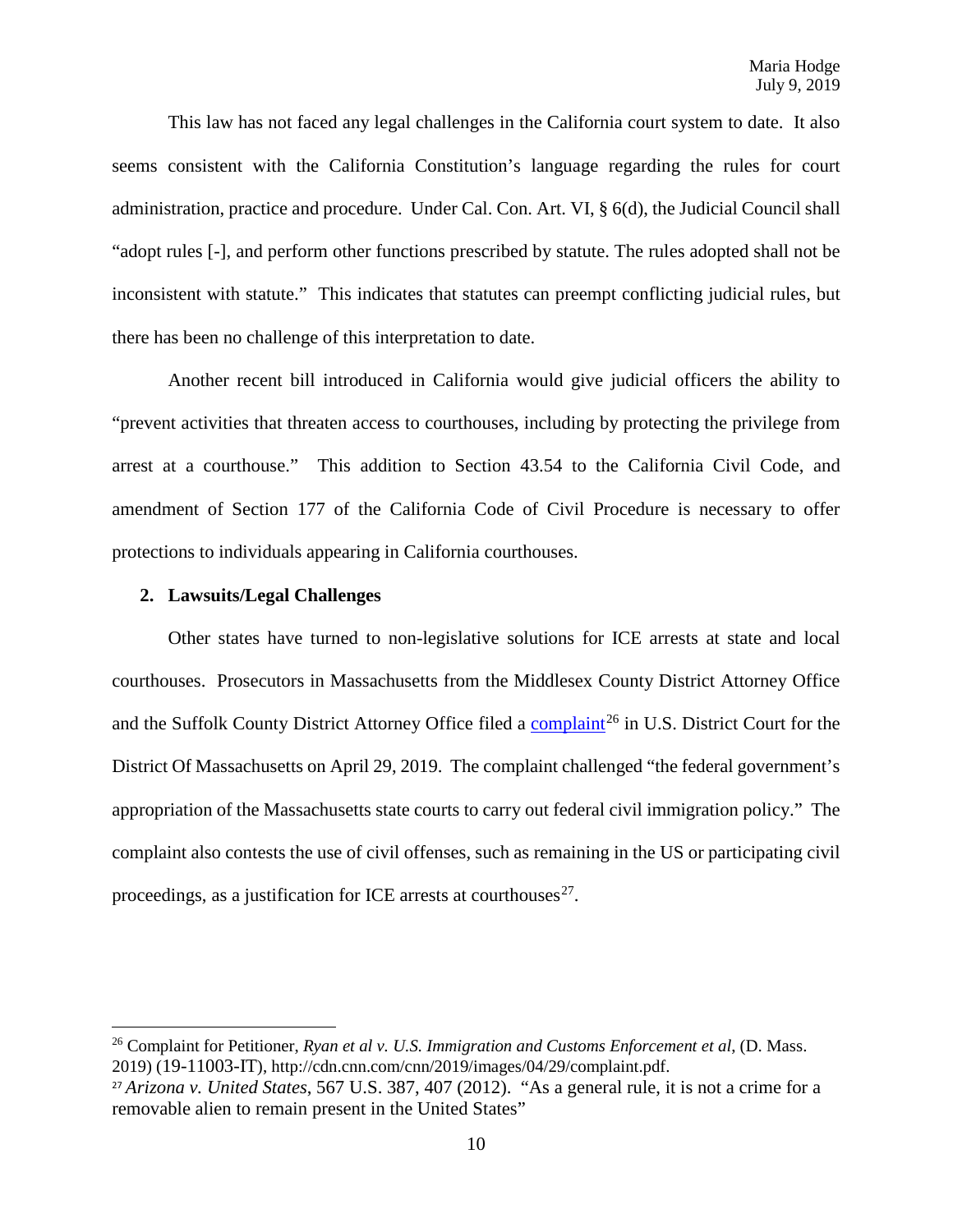On June  $20<sup>th</sup>$ , 2019, the U.S. District Court granted a preliminary injunction, recognizing "that [the Plaintiffs] are likely to suffer irreparable harm in the absence of preliminary relief...."<sup>[28](#page-10-0)</sup> This directly restricted the ICE memo from January 10, 2018, indicating that "Defendants are enjoined from implementing the Courthouse Civil Arrest Directive and from civilly arresting parties, witnesses, and others attending Massachusetts courthouses on official business while they are going to, attending, or leaving the courthouse."

While this particular case is not binding precedent in New Mexico, it cites several cases in Federal court that "recognize [-] a privilege against civil arrests for those attending court on official business".[29](#page-10-1)

#### **a. Federal Caselaw**

There are two main issues addressed by Federal Courts related to the arrest of undocumented immigrants appearing at state and local courthouses: Preemption Clause restrictions on State's ability to legislate on immigration, and the Anti-Commandeering Doctrine, indicating that the U.S. Government's cannot force States to adopt and enforce federal immigration laws. Additional issues addressed in Federal court include the discovery of the immigration status of an individual during the course of a trial, and the service of an individual while they are appearing at court.

#### **i. Federal Preemption of State and Local Immigration Laws**

Under the preemption doctrine and the supremacy clause, states have a limited ability to regulate issues that fall under Federal jurisdiction. This includes immigration law, demonstrated

<span id="page-10-0"></span> <sup>28</sup>Memorandum & Order Granting Plaintiffs' Motion for Preliminary Injunction, *Ryan et al v. U.S. Immigration and Customs Enforcement et al*, (D. Mass. 2019) (19-11003-IT), <https://www.courthousenews.com/wp-content/uploads/2019/06/ice-arrests.pdf>

<span id="page-10-1"></span><sup>29</sup> Complaint for Petitioner, *Ryan et al v. U.S. Immigration and Customs Enforcement et al*, (D. Mass. 2019) (19-11003-IT), http://cdn.cnn.com/cnn/2019/images/04/29/complaint.pdf.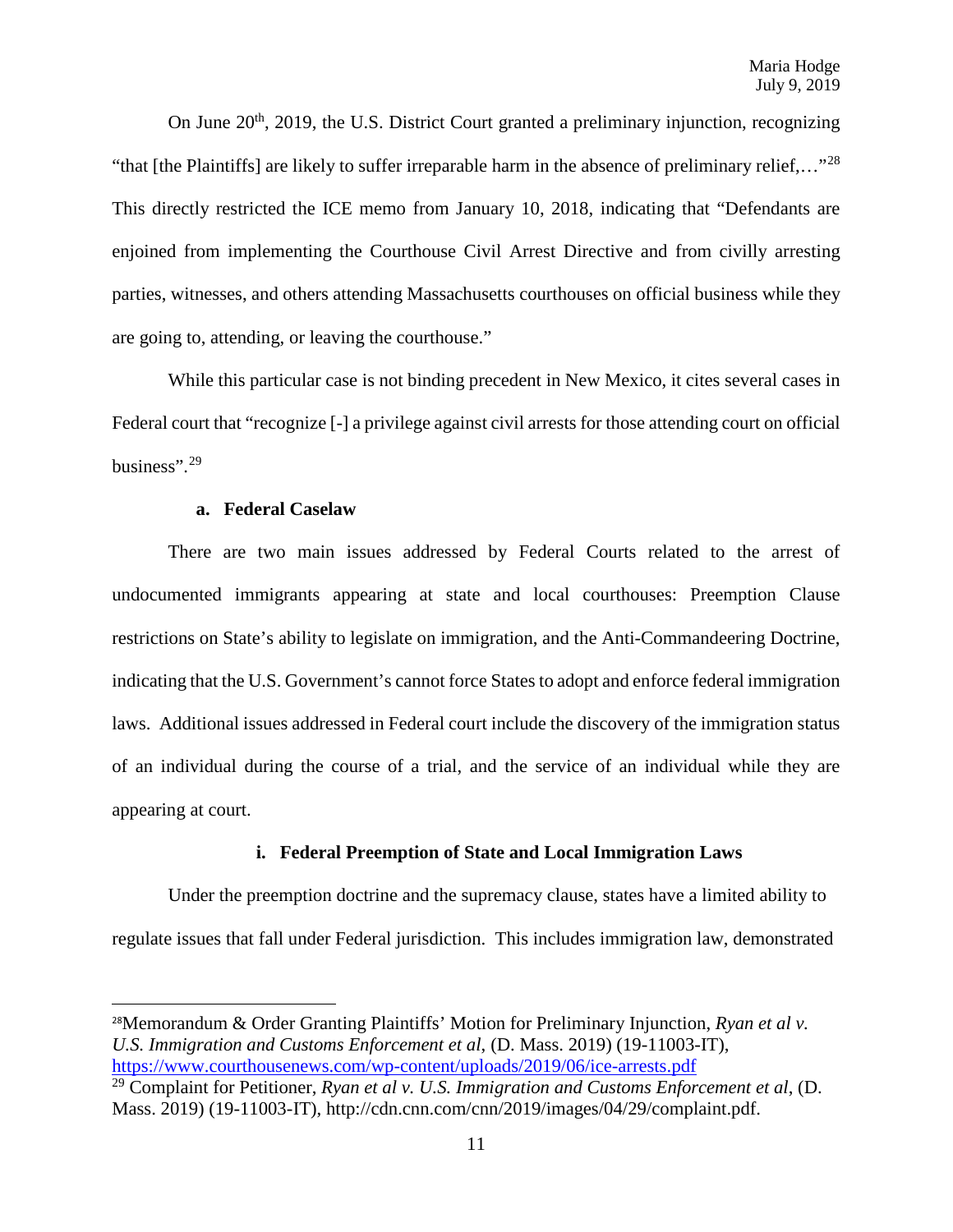by several cases where state legislatures have attempted to extend the authority of state law enforcement officers by "allowing them to investigate the immigration status of any lawfully seized individual whom the officer had reasonable suspicion to believe was unlawfully present in the United States."[30](#page-11-0)

In response to the S.B. 1070 controversy in Arizona, the U.S. brought an action on July 28, 2010. This lawsuit challenged the constitutionality of the law's requirement that state and local law enforcement investigate a person's immigration status<sup>31</sup>. This immigration policy directly conflicted with Federal immigration policy at the time, raising an issue under the preemption clause.  $32$  In the subsequent trial, the U.S. Supreme Court held that the key provisions in the Arizona legislation were not valid because Congress has expressed preemption over immigration under the Constitution<sup>33</sup>:

"Government of United States has broad, undoubted power over subject of immigration and status of aliens, resting, in part, on its constitutional power to "establish a uniform Rule of Naturalization," and its inherent power as sovereign to control and conduct relations with foreign nations."

## **ii. Federal use of States resources to enforce Immigration law**

Congress is prohibited by the Tenth Amendment from passing laws requiring States to administer civil immigration law.[34](#page-11-4) Given that immigration law specifically falls under Federal Jurisdiction and there is no interim exception requiring state action in the U.S. Constitution<sup>[35](#page-11-5)</sup>, Congress cannot require or request that state agents enforce federal immigration law. However,

 $\overline{a}$ 

<span id="page-11-0"></span><sup>30</sup> Eric M. Larsson, *Preemption of State Statute, Law, Ordinance, or Policy with Respect to Law Enforcement or Criminal Prosecution as to Aliens*, 75 A.L.R.6th 541. (2012).

<span id="page-11-1"></span><sup>31</sup> *U.S. v Arizona*, 703 F.Supp.2d 980 (D. Ariz. 2010).

<span id="page-11-2"></span><sup>32</sup> *Arizona v. U.S.*, 132 S.Ct. 2492 (2012)

<span id="page-11-3"></span> $33$  U.S. Const. art. I, § 8, cl. 4. "The Congress shall have power  $\ldots$  To establish a uniform rule of naturalization…"

<span id="page-11-4"></span><sup>&</sup>lt;sup>34</sup> U.S. Const. amend. X.

<span id="page-11-5"></span><sup>35</sup> *Printz v. United States*, 521 U.S. 898 (1997).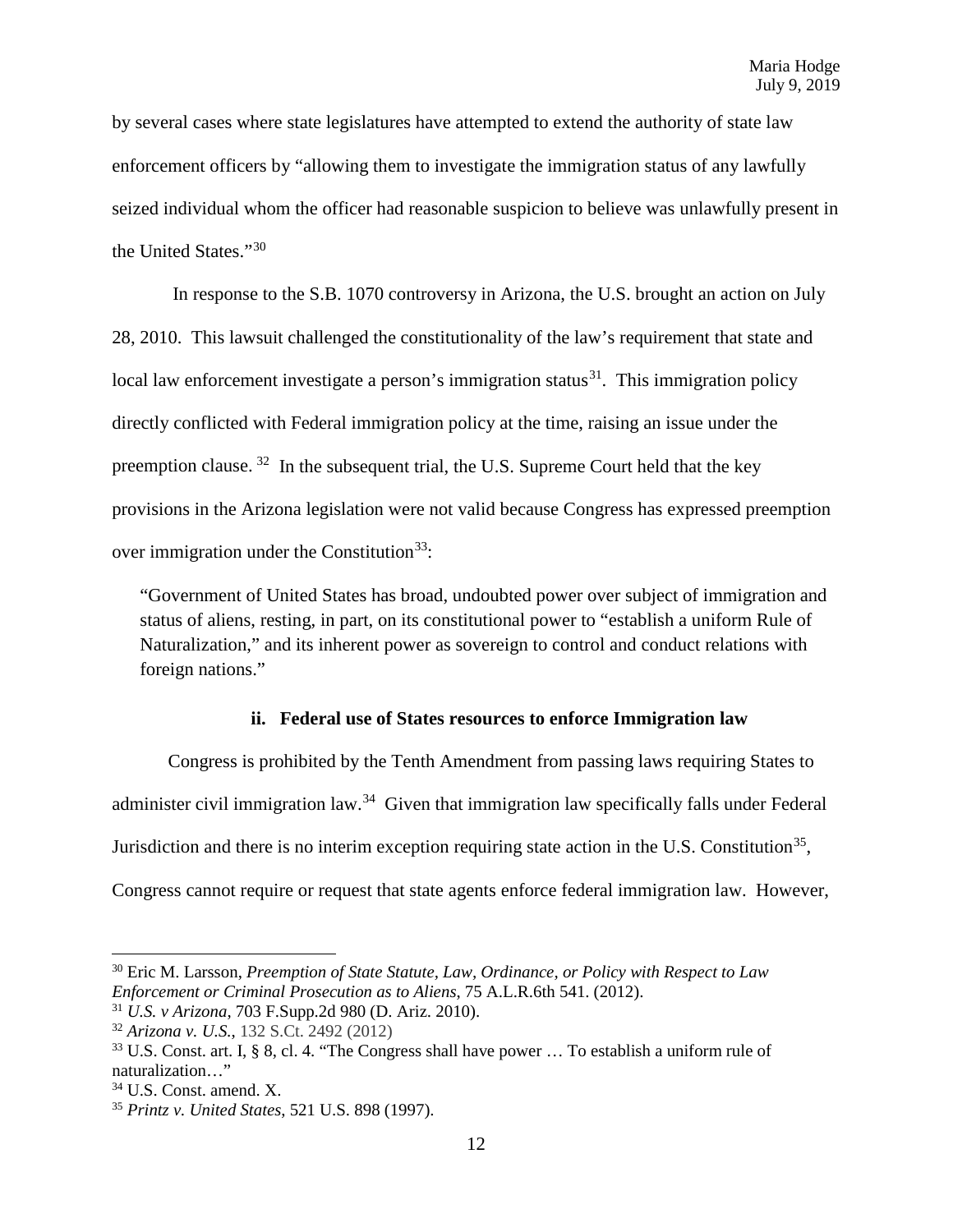this is what Congress required based on 8 USCA § 1373, which prevented states from restricting the exchange, collection, or recording of a person's citizenship of immigration status<sup>36</sup>. This statute was ruled unconstitutional in *City and County of San Francisco v. Sessions*<sup>37</sup>, where the court held that the "Statute prohibiting state and local governments from restricting informationsharing with Department of Homeland Security (DHS) as to citizenship or immigration status of any individual violated Tenth Amendment's anti-commandeering principles".

### **iii. Discovery**

Regarding the discovery of an individual's immigration status, Federal courts have expanded the protections offered to non-citizens appearing in court. In *Rengifo v. Erevos Enterprises*[38,](#page-12-2) the United States District Court for the Southern District of New York granted a protective order against the discovery of the plaintiff's immigration status. This holding in this case limited the discovery of someone's citizenship status when it not at issue in the case. The court argued that that denying the protective order would likely result in the litigant withdrawing the suit or otherwise face deportation. The opinion cited  $26(b)(1)$  of the Federal Rules of Civil Procedure<sup>[39](#page-12-3)</sup> and Rule  $26(c)$  which states "[t]he court may, for good cause, issue an order to protect a party or person from annoyance, embarrassment, oppression, or undue burden or expense". The purpose of this Rule is to protect the individual's due process, including when there is a threat of detention to parties or witnesses arriving for a court appearance. While this holding is not binding precedent for New Mexico State Courts and there is no New Mexico caselaw yet to support it, the

 $\overline{\phantom{a}}$ 

<span id="page-12-0"></span> $36$  8 U.S.C.A. § 1373 (1996).

<span id="page-12-1"></span><sup>37</sup> *City and County of San Francisco v. Sessions*, 372 F.Supp.3d 928 (N.D. Cal. 2019).

<span id="page-12-2"></span><sup>38</sup> *Rengifo v. Erevos Enterprises, Inc.*, 2007 WL 894376 (S.D. N.Y. March 20, 2007).

<span id="page-12-3"></span><sup>39</sup> Fed. R. Civ. P. 26.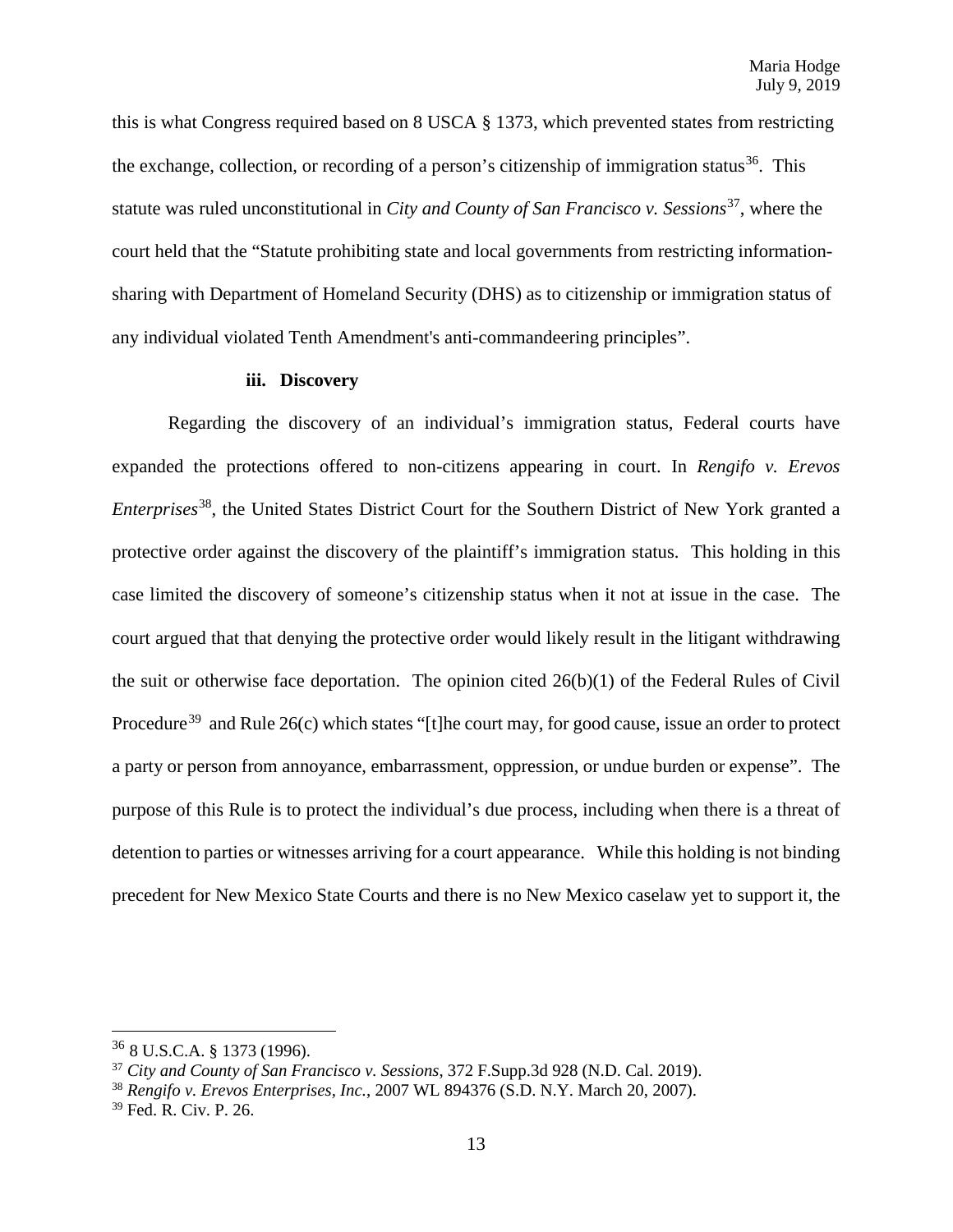Local Rules Of Civil Procedure Of The United States District Court's civil procedure rules also appear to follow this standard.[40](#page-13-0)

## **iv. Service of Process**

The U.S. Supreme Court has long recognized the restriction of service at a courthouse in *Stewart v. Ramsay*<sup>41</sup>, stating:

"The true rule, well founded in reason and sustained by the greater weight of authority, is that suitors, [-] as well as witnesses, coming from another state or jurisdiction, are exempt from the service of civil process while in attendance upon court, and during a reasonable time in coming and going."

This established binding precedent protecting the individual's ability to access the justice system. The holding was somewhat qualified by *Vega v. Davila*<sup>42</sup>, where the court upheld the service of a non-citizen with a subpoena while they were on their way home from giving a deposition in a malpractice suit. In that case, the rule established in *Stewart v. Ramsey* was valid "unless the process is issued in the very cause for which they entered the jurisdiction, or in another cause which is in aid of, or incidental to, or connected with, the original suit." The nonresident in *Vega v. Davila* was served with a document directly connected to the case that they were appearing in the jurisdiction for, therefor they did not have the immunity protection.

 $\overline{a}$ 

<span id="page-13-0"></span><sup>&</sup>lt;sup>40</sup>N.M. Local Rules of Civ. P., R. 37, https://www.nmd.uscourts.gov/sites/nmd/files/local\_rules/2014-December-01\_Local%20Rules%20of%20Civil%20Procedure\_Amended%2012.1.2014\_ Appendix%20A.pdf. 41 *Stewart v. Ramsay*, 242 U.S. 128, 129 (1916).

<span id="page-13-1"></span>

<span id="page-13-2"></span><sup>42</sup> *Vega v. Davila*, 31 S.W.3d 376, 376 (Tex. App. 2000).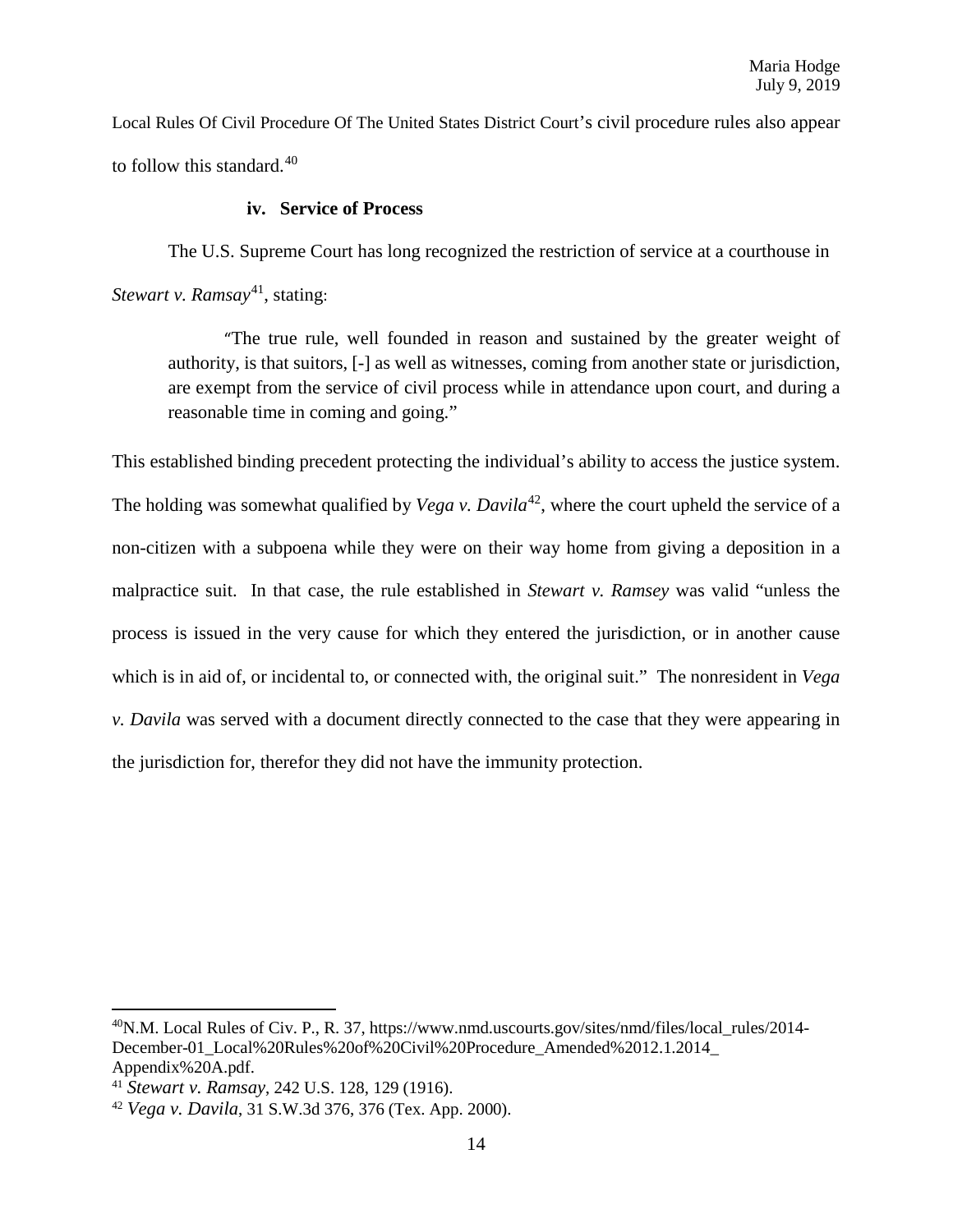# Part 4: Recommendations for legislative solutions.

Based on the discussion above, several legislative options exist for restricting ICE arrests at state and local courthouses in New Mexico. First, proposed legislation could update New Mexico Statute of Criminal Procedure, for Out-of-State Witness<sup>43</sup>, which states:

"If a person comes into this state in obedience to a summons 'directing him to attend and testify in this state **he shall not** while in this state pursuant to such summons **be subject to arrest or the service of process, civil or criminal, in connection with matters** which arose before his entrance into this state under the summons." (emphasis added)

This law has been in effective since 1978, although it unclear if it offers protections to undocumented immigrants who may reside in the state. Future legislation could repeal and replace the statute or amend the statute to introduce language prohibiting arrests or the service of process at state and local courthouses or specify that undocumented immigrants are included under the term "person".

Another legislative solution is the authorization for courts to document ICE arrests at courthouses. By allowing for video surveillance of ICE arrests, and encouraging the courts to record and document them, the public could get a clear sense of the scope of the problem. It would help to increase accountability for ICE's actions and help the public to make an informed choice about whether or not it is safe for them to make a court appearance.

Lastly, the state legislature could allocate resources to the courts to allow individuals to, whenever possible, appear remotely for court appearances. This option would be more

 $\overline{a}$ 

<span id="page-14-0"></span><sup>43</sup> N. M. S. A. 1978, § 31-8-4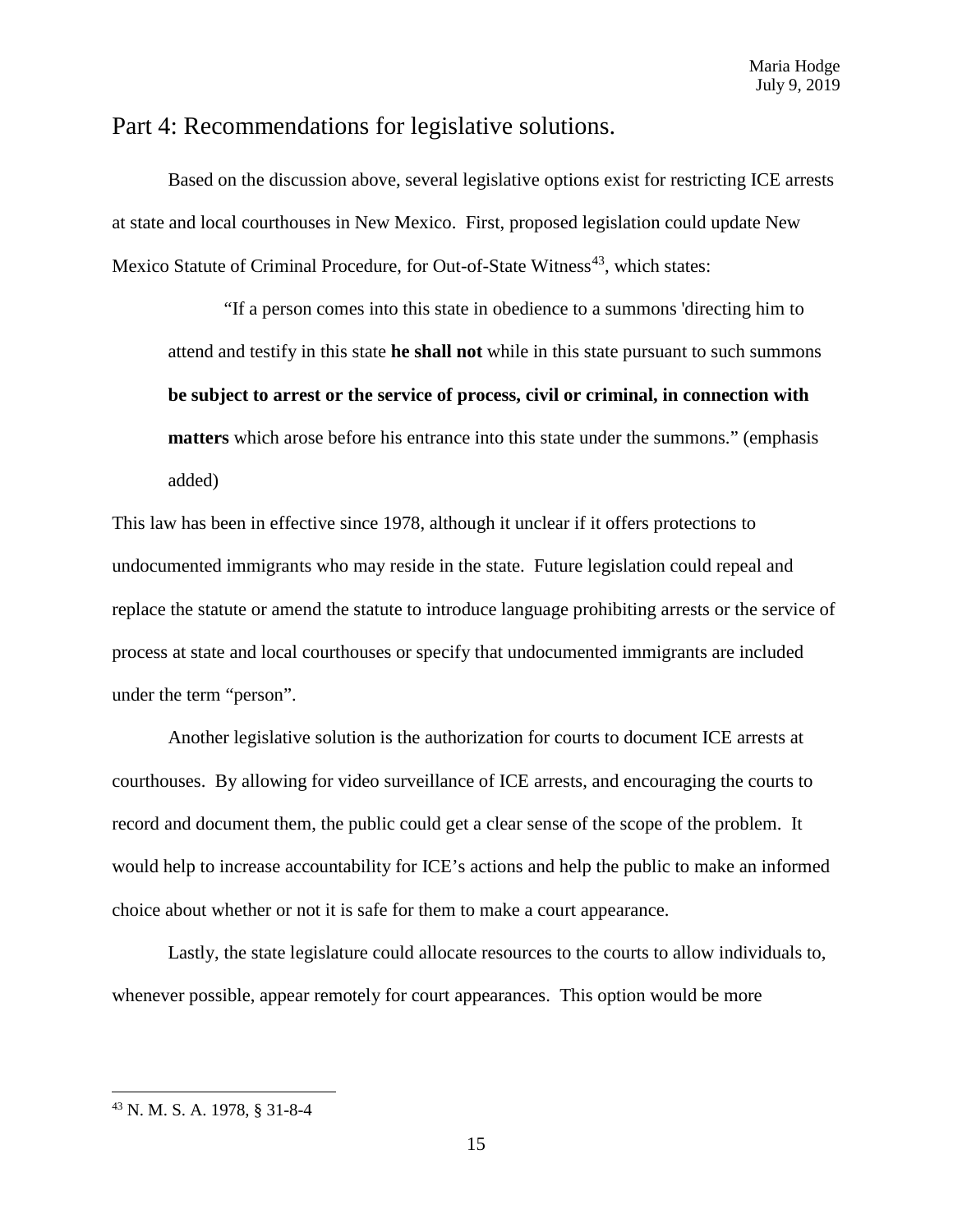applicable in civil cases, as it might violate the right to confrontation in criminal trials, but it would provide a critical option for individuals who otherwise would not feel safe to appear.

When determining which approach the legislature should take, there should be an evaluation of the hostility of the law against ICE's, and the chance of having the law be challenged in court.

There are some limitations to these legislative options that should be evaluated. New Mexico is restricted from using legislation to regulate the courthouse rules based on three New Mexico Supreme Court cases, and N.M. Con. Art. 3, § 1 and Art. 6, § 3.<sup>44</sup> These cases support the interpretation that the New Mexico Supreme Court has the inherent power to set its own rules. This restriction on the New Mexico legislature has prevented any effort to impose additional requirements on courts, such as the adoption of a rule change or an additional regulation to the court's procedure. It would also prevent the New Mexico Legislature from adopting the model legislation from California, since the rule change proposed in that bill would not be permissible.

Additional restrictions come from the supremacy of federal immigration law over state immigration law. Based on the binding precedent set by *Arizona v U.S.*, legislation from New Mexico attempting to create a separate or conflicting immigration policy will likely be preempted. Therefore, the proposed legislation would need apply broadly to all civil arrest at courthouses in order to fall under the State's legislative jurisdiction. The model legislation from New York could likely be used as a basis for this approach. There is also an immunity privilege permitted to Federal officers to negate state laws that are violated during the course of their work

<span id="page-15-0"></span> <sup>44</sup> *Southwest Underwriters v. Montoya*, 80 N. M. 107 (1969), *Ammerman v. Hubbard Broadcasting, Inc.*, 89 N.M. 307 (1976), and *Southwest Community Health Services v. Smith Eyeglasses*, 107 N.M. 196 (1988).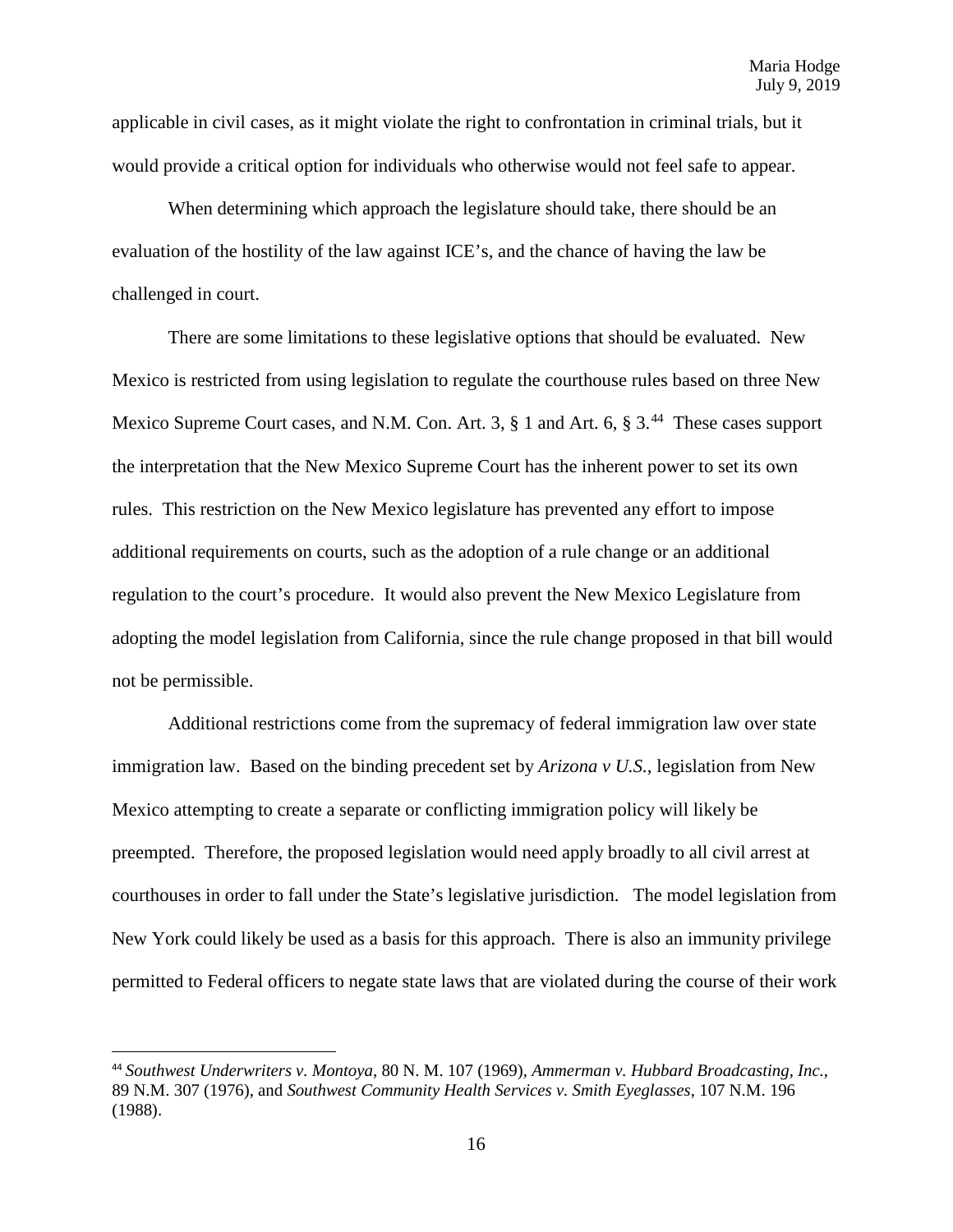authorized by federal law, provided that it is necessary and proper within the scope of the officer's federal duties<sup>[45](#page-16-0)</sup>. "Necessary and proper" has been interpreted broadly, without regard for the severity of the charge. In Johnson v. Maryland, Justice Holmes stated that "even the most unquestionable and most universally applicable of state laws, such as those concerning murder, will not be allowed to control the conduct of a marshal of the United States acting under and in pursuance of the laws of the United States."[46](#page-16-1) Thus, any passage of a law that conflicts with actions authorized by federal law is likely to be challenged on these grounds.

l

<span id="page-16-0"></span><sup>45</sup> *Commonwealth of Kentucky v. Long*, 837 F.2d 727 (6th Cir. 1988); U.S.C.A. Const. Art. 6, cl. 2.; https://poracldf.org/news/detail/408

<span id="page-16-1"></span><sup>46</sup> *Johnson v. Maryland*, 254 U.S. 51, 56-57 (1920).